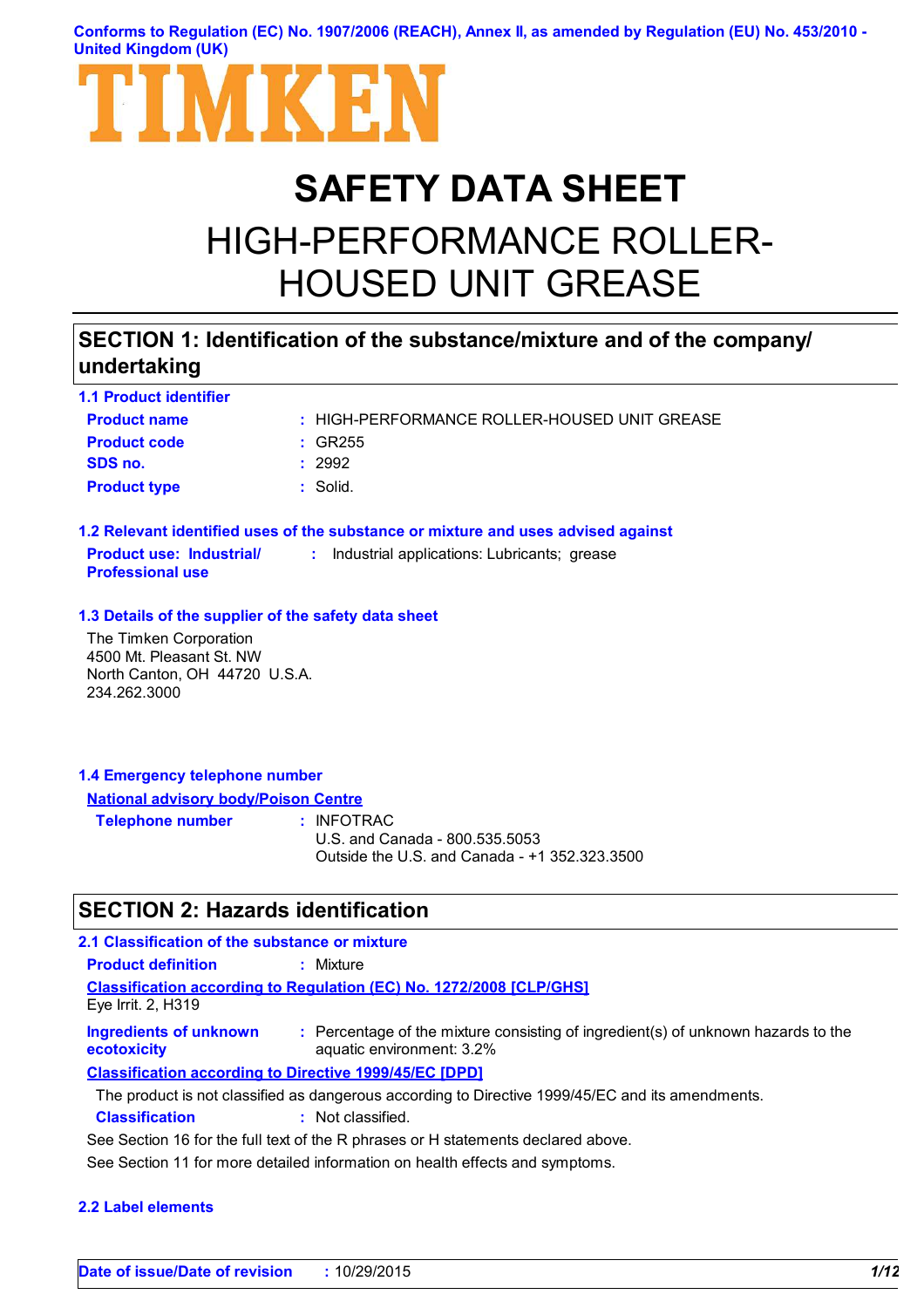*HIGH-PERFORMANCE ROLLER-HOUSED UNIT GREASE* **MSDS no. :** 2992

# **SECTION 2: Hazards identification**

| <b>Hazard pictograms</b>                                                                                                                                        |                                                                                                                                       |
|-----------------------------------------------------------------------------------------------------------------------------------------------------------------|---------------------------------------------------------------------------------------------------------------------------------------|
| <b>Signal word</b>                                                                                                                                              | : Warning                                                                                                                             |
| <b>Hazard statements</b>                                                                                                                                        | : Causes serious eye irritation.                                                                                                      |
| <b>Precautionary statements</b>                                                                                                                                 |                                                                                                                                       |
| <b>Prevention</b>                                                                                                                                               | : Wear eye or face protection. Wash hands thoroughly after handling.                                                                  |
| <b>Response</b>                                                                                                                                                 | : IF IN EYES: Rinse cautiously with water for several minutes. Remove contact lenses,<br>if present and easy to do. Continue rinsing. |
| <b>Storage</b>                                                                                                                                                  | : Not applicable.                                                                                                                     |
| <b>Disposal</b>                                                                                                                                                 | : Not applicable.                                                                                                                     |
| <b>Hazardous ingredients</b>                                                                                                                                    | : Phosphorodithioic acid, O,O-di-C1-14-alkyl esters, zinc salts                                                                       |
| <b>Supplemental label</b><br>elements                                                                                                                           | Contains calcium bis(dinonylnaphthalenesulphonate). May produce an allergic<br>reaction.                                              |
| <b>Annex XVII - Restrictions</b><br>on the manufacture,<br>placing on the market and<br>use of certain dangerous<br>substances, mixtures and<br><b>articles</b> | : Not applicable.                                                                                                                     |
| <b>Special packaging requirements</b>                                                                                                                           |                                                                                                                                       |
| <b>Containers to be fitted</b><br>with child-resistant<br>fastenings                                                                                            | : Not applicable.                                                                                                                     |
| <b>Tactile warning of danger</b>                                                                                                                                | : Not applicable.                                                                                                                     |
| <b>2.3 Other hazards</b>                                                                                                                                        |                                                                                                                                       |

**Other hazards which do : not result in classification** : None known.

# **SECTION 3: Composition/information on ingredients**

| <b>Substance/mixture</b>                                                             | : Mixture                                          |           |                 |                                               |             |
|--------------------------------------------------------------------------------------|----------------------------------------------------|-----------|-----------------|-----------------------------------------------|-------------|
|                                                                                      |                                                    |           |                 | <b>Classification</b>                         |             |
| <b>Product/ingredient</b><br>name                                                    | <b>Identifiers</b>                                 | $\%$      | 67/548/EEC      | <b>Regulation (EC) No.</b><br>1272/2008 [CLP] | <b>Type</b> |
| Dec-1-ene,<br>homopolymer,<br>hydrogenated Dec-<br>1-ene, oligomers,<br>hydrogenated | EC: 500-183-1                                      | 60-100    | Xn; R65         | Asp. Tox. 1, H304                             | $\vert$ [1] |
| molybdenum disulphide                                                                | CAS: 68037-01-4<br>EC: 215-263-9<br>CAS: 1317-33-5 | $3 - 7$   | Not classified. | Not classified.                               | $[2]$       |
| azelaic acid                                                                         | EC: 204-669-1<br>CAS: 123-99-9                     | $1 - 5$   | Not classified. | Eye Irrit. 2, H319                            | $[1]$       |
| Phosphorodithioic acid,<br>O,O-di-C1-14-alkyl<br>esters, zinc salts                  | EC: 272-028-3                                      | $1 - 5$   | Xi; R41, R38    | Skin Irrit. 2, H315                           | $[1]$       |
|                                                                                      | CAS: 68649-42-3                                    |           | N; R51/53       | Eye Dam. 1, H318<br>Aquatic Chronic 2, H411   |             |
| calcium bis<br>(dinonylnaphthalenesulphonate)                                        | EC: 260-991-2                                      | $0.1 - 1$ | Xi; R36/38      | Skin Irrit. 2, H315                           | $[1]$       |
|                                                                                      | CAS: 57855-77-3                                    |           | R43             | Eye Irrit. 2, H319                            |             |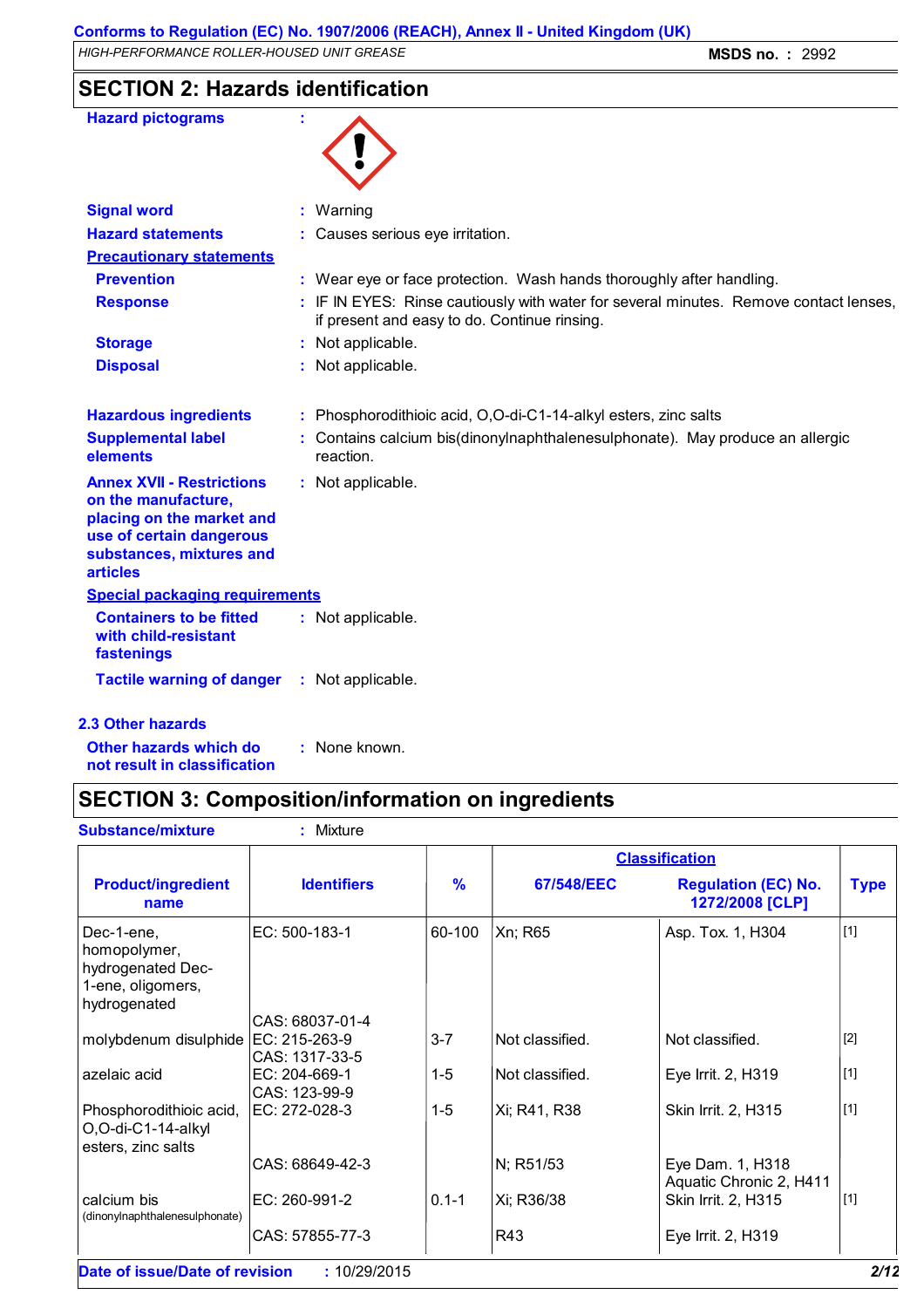*HIGH-PERFORMANCE ROLLER-HOUSED UNIT GREASE* **MSDS no. :** 2992

### **SECTION 3: Composition/information on ingredients**

|  |                                                                                  | Skin Sens. 1, H317                                                                                   |  |
|--|----------------------------------------------------------------------------------|------------------------------------------------------------------------------------------------------|--|
|  | ∣See Section 16 for<br>∣ the full text of the R-<br>∣ phrases declared<br>above. | <b>See Section 16 for the</b><br><b>Ifull text of the H</b><br><b>statements declared</b><br>labove. |  |

There are no additional ingredients present which, within the current knowledge of the supplier and in the concentrations applicable, are classified as hazardous to health or the environment, are PBTs or vPvBs or have been assigned a workplace exposure limit and hence require reporting in this section.

**Type** 

[1] Substance classified with a health or environmental hazard

[2] Substance with a workplace exposure limit

[3] Substance meets the criteria for PBT according to Regulation (EC) No. 1907/2006, Annex XIII

[4] Substance meets the criteria for vPvB according to Regulation (EC) No. 1907/2006, Annex XIII

[5] Substance of equivalent concern

Occupational exposure limits, if available, are listed in Section 8.

# **SECTION 4: First aid measures**

| <b>4.1 Description of first aid measures</b> |                                                                                                                                                                                                                                                                                                                                                                                                                                                                                                                                                                                                                                                                                                                                                                                                                              |
|----------------------------------------------|------------------------------------------------------------------------------------------------------------------------------------------------------------------------------------------------------------------------------------------------------------------------------------------------------------------------------------------------------------------------------------------------------------------------------------------------------------------------------------------------------------------------------------------------------------------------------------------------------------------------------------------------------------------------------------------------------------------------------------------------------------------------------------------------------------------------------|
| <b>Eye contact</b>                           | : Immediately flush eyes with plenty of water, occasionally lifting the upper and lower<br>eyelids. Check for and remove any contact lenses. Continue to rinse for at least 10<br>minutes. Get medical attention.                                                                                                                                                                                                                                                                                                                                                                                                                                                                                                                                                                                                            |
| <b>Inhalation</b>                            | : Remove victim to fresh air and keep at rest in a position comfortable for breathing. If<br>not breathing, if breathing is irregular or if respiratory arrest occurs, provide artificial<br>respiration or oxygen by trained personnel. It may be dangerous to the person<br>providing aid to give mouth-to-mouth resuscitation. Get medical attention if adverse<br>health effects persist or are severe. If unconscious, place in recovery position and<br>get medical attention immediately. Maintain an open airway. Loosen tight clothing<br>such as a collar, tie, belt or waistband. In case of inhalation of decomposition<br>products in a fire, symptoms may be delayed. The exposed person may need to be<br>kept under medical surveillance for 48 hours.                                                       |
| <b>Skin contact</b>                          | : Flush contaminated skin with plenty of water. Remove contaminated clothing and<br>shoes. Get medical attention if symptoms occur. Wash clothing before reuse.<br>Clean shoes thoroughly before reuse.                                                                                                                                                                                                                                                                                                                                                                                                                                                                                                                                                                                                                      |
| <b>Ingestion</b>                             | : Wash out mouth with water. Remove dentures if any. Remove victim to fresh air and<br>keep at rest in a position comfortable for breathing. If material has been swallowed<br>and the exposed person is conscious, give small quantities of water to drink. Stop if<br>the exposed person feels sick as vomiting may be dangerous. Do not induce<br>vomiting unless directed to do so by medical personnel. If vomiting occurs, the head<br>should be kept low so that vomit does not enter the lungs. Get medical attention if<br>adverse health effects persist or are severe. Never give anything by mouth to an<br>unconscious person. If unconscious, place in recovery position and get medical<br>attention immediately. Maintain an open airway. Loosen tight clothing such as a<br>collar, tie, belt or waistband. |
| <b>Protection of first-aiders</b>            | : No action shall be taken involving any personal risk or without suitable training. It<br>may be dangerous to the person providing aid to give mouth-to-mouth resuscitation.                                                                                                                                                                                                                                                                                                                                                                                                                                                                                                                                                                                                                                                |

# **4.2 Most important symptoms and effects, both acute and delayed**

| <b>Potential acute health effects</b> |                                                                                            |
|---------------------------------------|--------------------------------------------------------------------------------------------|
| <b>Eye contact</b>                    | : Causes serious eye irritation.                                                           |
| <b>Inhalation</b>                     | : No known significant effects or critical hazards.                                        |
| <b>Skin contact</b>                   | : No known significant effects or critical hazards.                                        |
| <b>Ingestion</b>                      | : No known significant effects or critical hazards.                                        |
| Over-exposure signs/symptoms          |                                                                                            |
| <b>Eye contact</b>                    | : Adverse symptoms may include the following:<br>pain or irritation<br>watering<br>redness |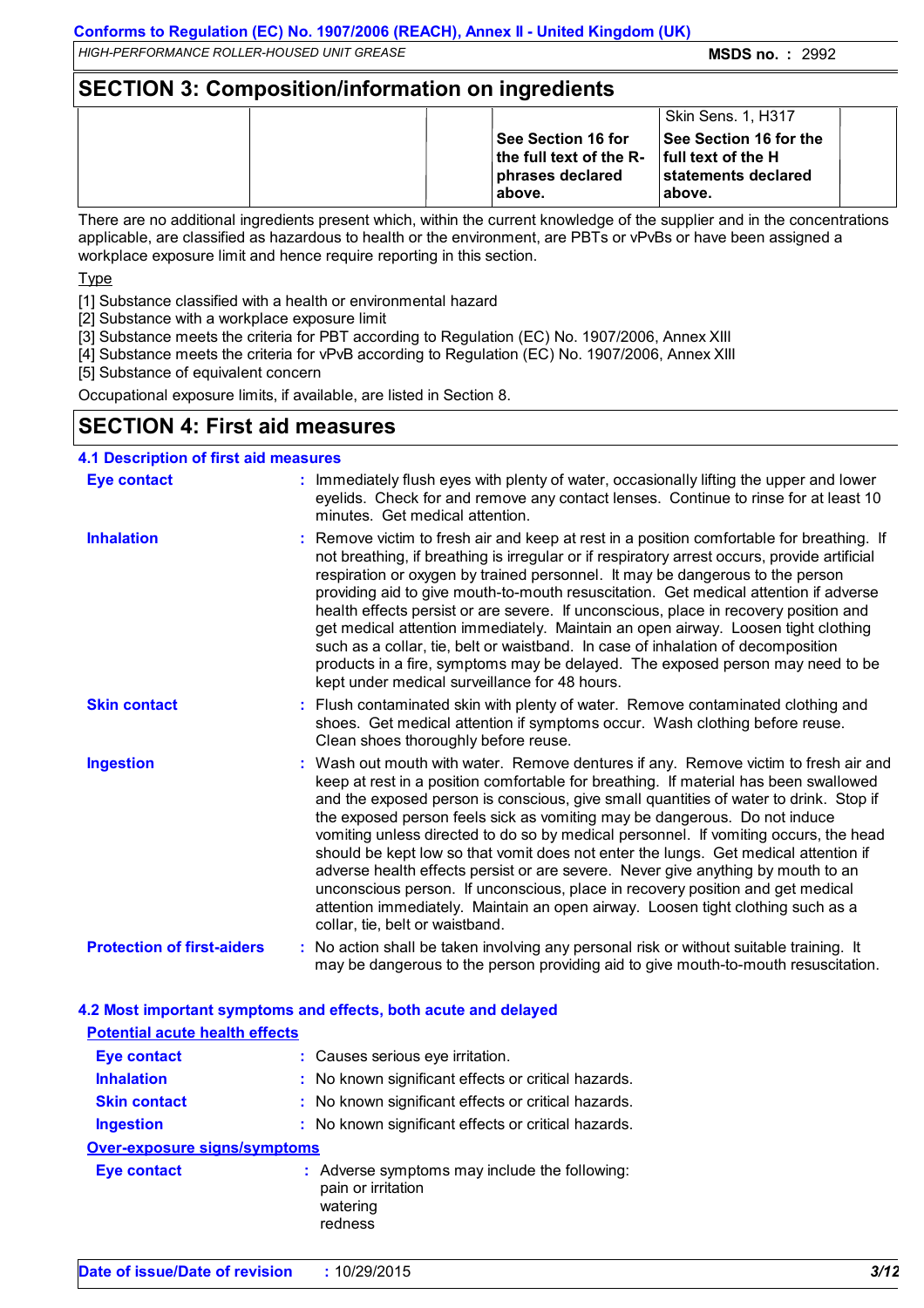### **Conforms to Regulation (EC) No. 1907/2006 (REACH), Annex II - United Kingdom (UK)**

*HIGH-PERFORMANCE ROLLER-HOUSED UNIT GREASE* **MSDS no. :** 2992

# **SECTION 4: First aid measures**

| : No specific data. |
|---------------------|
| : No specific data. |
| : No specific data. |
|                     |

### **4.3 Indication of any immediate medical attention and special treatment needed**

| Notes to physician         | In case of inhalation of decomposition products in a fire, symptoms may be delayed.<br>The exposed person may need to be kept under medical surveillance for 48 hours. |
|----------------------------|------------------------------------------------------------------------------------------------------------------------------------------------------------------------|
| <b>Specific treatments</b> | No specific treatment.                                                                                                                                                 |
|                            |                                                                                                                                                                        |

# **SECTION 5: Firefighting measures**

| 5.1 Extinguishing media                |                                                                 |
|----------------------------------------|-----------------------------------------------------------------|
| <b>Suitable extinguishing</b><br>media | : Use an extinguishing agent suitable for the surrounding fire. |
| Unsuitable extinguishing<br>media      | : None known.                                                   |

### **5.2 Special hazards arising from the substance or mixture**

| <b>Hazards from the</b><br>substance or mixture        | : No specific fire or explosion hazard.                                                                                                                                                                 |
|--------------------------------------------------------|---------------------------------------------------------------------------------------------------------------------------------------------------------------------------------------------------------|
| <b>Hazardous thermal</b><br>decomposition products     | : Decomposition products may include the following materials:<br>carbon dioxide<br>carbon monoxide<br>nitrogen oxides<br>sulfur oxides<br>metal oxide/oxides                                            |
| <b>5.3 Advice for firefighters</b>                     |                                                                                                                                                                                                         |
| <b>Special protective actions</b><br>for fire-fighters | Promptly isolate the scene by removing all persons from the vicinity of the incident if<br>÷.<br>there is a fire. No action shall be taken involving any personal risk or without suitable<br>training. |

| <b>Special protective</b><br>equipment for fire-fighters | : Fire-fighters should wear appropriate protective equipment and self-contained<br>breathing apparatus (SCBA) with a full face-piece operated in positive pressure<br>mode. Clothing for fire-fighters (including helmets, protective boots and gloves)<br>conforming to European standard EN 469 will provide a basic level of protection for |
|----------------------------------------------------------|------------------------------------------------------------------------------------------------------------------------------------------------------------------------------------------------------------------------------------------------------------------------------------------------------------------------------------------------|
|                                                          | chemical incidents.                                                                                                                                                                                                                                                                                                                            |

# **SECTION 6: Accidental release measures**

|                                                          | 6.1 Personal precautions, protective equipment and emergency procedures                                                                                                                                                                                                                                                                                                         |
|----------------------------------------------------------|---------------------------------------------------------------------------------------------------------------------------------------------------------------------------------------------------------------------------------------------------------------------------------------------------------------------------------------------------------------------------------|
| For non-emergency<br>personnel                           | : No action shall be taken involving any personal risk or without suitable training.<br>Evacuate surrounding areas. Keep unnecessary and unprotected personnel from<br>entering. Do not touch or walk through spilt material. Provide adequate ventilation.<br>Wear appropriate respirator when ventilation is inadequate. Put on appropriate<br>personal protective equipment. |
| For emergency responders                                 | : If specialised clothing is required to deal with the spillage, take note of any<br>information in Section 8 on suitable and unsuitable materials. See also the<br>information in "For non-emergency personnel".                                                                                                                                                               |
| <b>6.2 Environmental</b><br><b>precautions</b>           | : Avoid dispersal of spilt material and runoff and contact with soil, waterways, drains<br>and sewers. Inform the relevant authorities if the product has caused environmental<br>pollution (sewers, waterways, soil or air).                                                                                                                                                   |
| 6.3 Methods and material for containment and cleaning up |                                                                                                                                                                                                                                                                                                                                                                                 |
| <b>Small spill</b>                                       | : Move containers from spill area. Avoid dust generation. Using a vacuum with HEPA<br>filter will reduce dust dispersal. Place spilled material in a designated, labeled waste<br>container. Dispose of via a licensed waste disposal contractor.                                                                                                                               |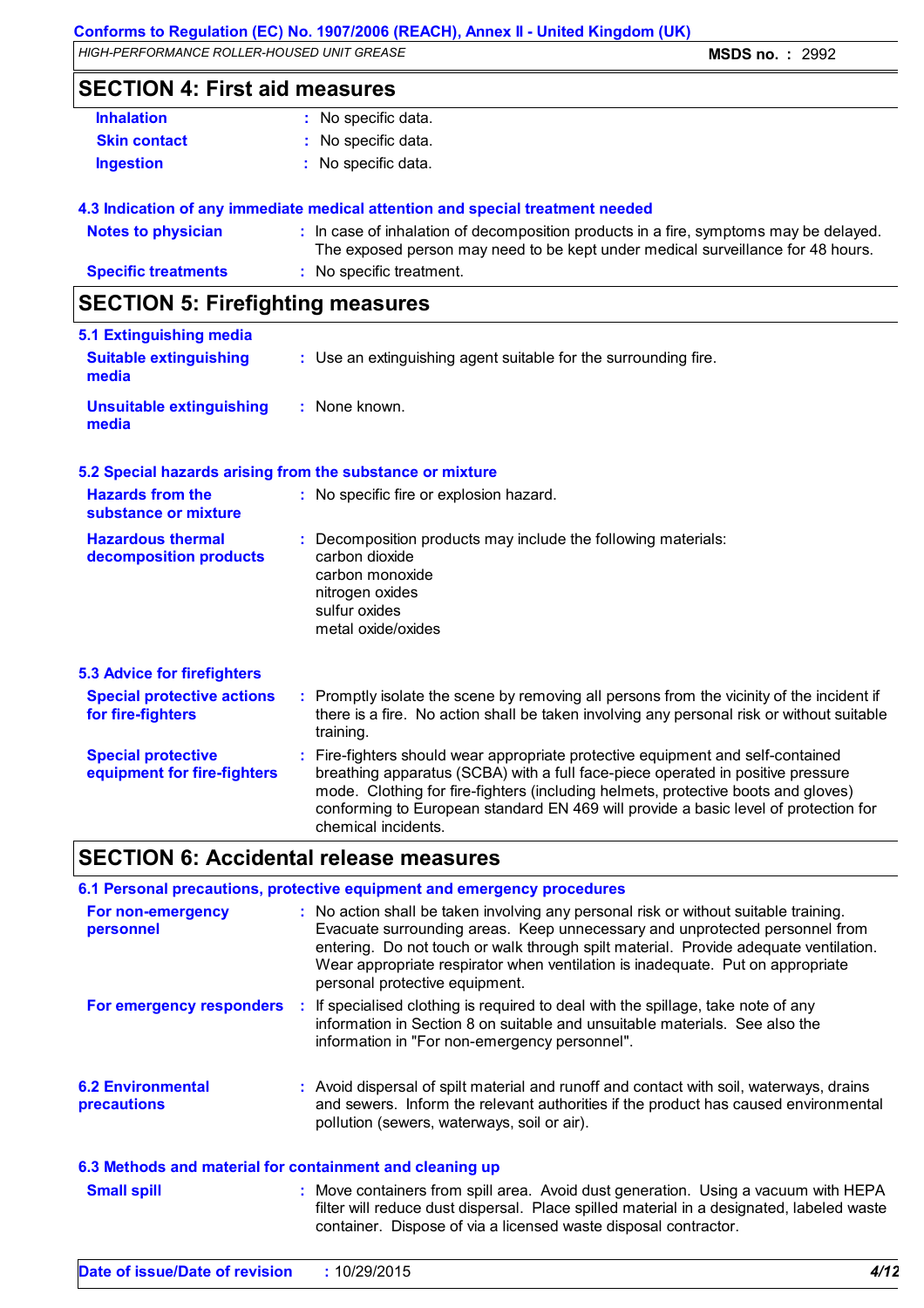**SECTION 6: Accidental release measures**

| <u>ULUTTUI U. AUURUHUI TURUUD IIIVUUH VU</u>     |                                                                                                                                                                                                                                                                                                                                                         |  |  |  |
|--------------------------------------------------|---------------------------------------------------------------------------------------------------------------------------------------------------------------------------------------------------------------------------------------------------------------------------------------------------------------------------------------------------------|--|--|--|
| Large spill                                      | : Move containers from spill area. Approach the release from upwind. Prevent entry<br>into sewers, water courses, basements or confined areas. Avoid dust generation. Do<br>not dry sweep. Vacuum dust with equipment fitted with a HEPA filter and place in a<br>closed, labeled waste container. Dispose of via a licensed waste disposal contractor. |  |  |  |
| <b>6.4 Reference to other</b><br><b>sections</b> | : See Section 1 for emergency contact information.<br>See Section 8 for information on appropriate personal protective equipment.<br>See Section 13 for additional waste treatment information.                                                                                                                                                         |  |  |  |

### **SECTION 7: Handling and storage**

The information in this section contains generic advice and guidance. The list of Identified Uses in Section 1 should be consulted for any available use-specific information provided in the Exposure Scenario(s).

#### **7.1 Precautions for safe handling**

| <b>Protective measures</b>                       | : Put on appropriate personal protective equipment (see Section 8). Do not ingest.<br>Avoid contact with eyes, skin and clothing. Keep in the original container or an<br>approved alternative made from a compatible material, kept tightly closed when not<br>in use. Empty containers retain product residue and can be hazardous. Do not<br>reuse container. |
|--------------------------------------------------|------------------------------------------------------------------------------------------------------------------------------------------------------------------------------------------------------------------------------------------------------------------------------------------------------------------------------------------------------------------|
| <b>Advice on general</b><br>occupational hygiene | : Eating, drinking and smoking should be prohibited in areas where this material is<br>handled, stored and processed. Workers should wash hands and face before eating,<br>drinking and smoking. Remove contaminated clothing and protective equipment<br>before entering eating areas. See also Section 8 for additional information on<br>hygiene measures.    |

### **7.2 Conditions for safe storage, including any incompatibilities**

Store in accordance with local regulations. Store in original container protected from direct sunlight in a dry, cool and well-ventilated area, away from incompatible materials (see Section 10) and food and drink. Keep container tightly closed and sealed until ready for use. Containers that have been opened must be carefully resealed and kept upright to prevent leakage. Do not store in unlabelled containers. Use appropriate containment to avoid environmental contamination.

| 7.3 Specific end use(s)           |     |  |
|-----------------------------------|-----|--|
| <b>Recommendations</b>            | ÷Ν  |  |
| <b>Industrial sector specific</b> | : N |  |

: Not available.

# **solutions**

- 
- : Not available.

# **SECTION 8: Exposure controls/personal protection**

The information in this section contains generic advice and guidance. The list of Identified Uses in Section 1 should be consulted for any available use-specific information provided in the Exposure Scenario(s).

#### **8.1 Control parameters**

#### **Occupational exposure limits**

| <b>Product/ingredient name</b>              |  | <b>Exposure limit values</b>                                                                                                                                                                                                                                                                                                                                                                                                                                                                                                                                                                                                                                                                                                                                                                                                                                                                                                                                                                                        |  |  |
|---------------------------------------------|--|---------------------------------------------------------------------------------------------------------------------------------------------------------------------------------------------------------------------------------------------------------------------------------------------------------------------------------------------------------------------------------------------------------------------------------------------------------------------------------------------------------------------------------------------------------------------------------------------------------------------------------------------------------------------------------------------------------------------------------------------------------------------------------------------------------------------------------------------------------------------------------------------------------------------------------------------------------------------------------------------------------------------|--|--|
| molybdenum disulphide                       |  | EH40/2005 WELs (United Kingdom (UK), 12/2011).<br>STEL: 20 mg/m <sup>3</sup> , (as Mo) 15 minutes.<br>TWA: 10 mg/m <sup>3</sup> , (as Mo) 8 hours.                                                                                                                                                                                                                                                                                                                                                                                                                                                                                                                                                                                                                                                                                                                                                                                                                                                                  |  |  |
| <b>Recommended monitoring</b><br>procedures |  | If this product contains ingredients with exposure limits, personal, workplace<br>atmosphere or biological monitoring may be required to determine the effectiveness<br>of the ventilation or other control measures and/or the necessity to use respiratory<br>protective equipment. Reference should be made to monitoring standards, such as<br>the following: European Standard EN 689 (Workplace atmospheres - Guidance for<br>the assessment of exposure by inhalation to chemical agents for comparison with<br>limit values and measurement strategy) European Standard EN 14042 (Workplace<br>atmospheres - Guide for the application and use of procedures for the assessment of<br>exposure to chemical and biological agents) European Standard EN 482<br>(Workplace atmospheres - General requirements for the performance of procedures<br>for the measurement of chemical agents) Reference to national guidance<br>documents for methods for the determination of hazardous substances will also be |  |  |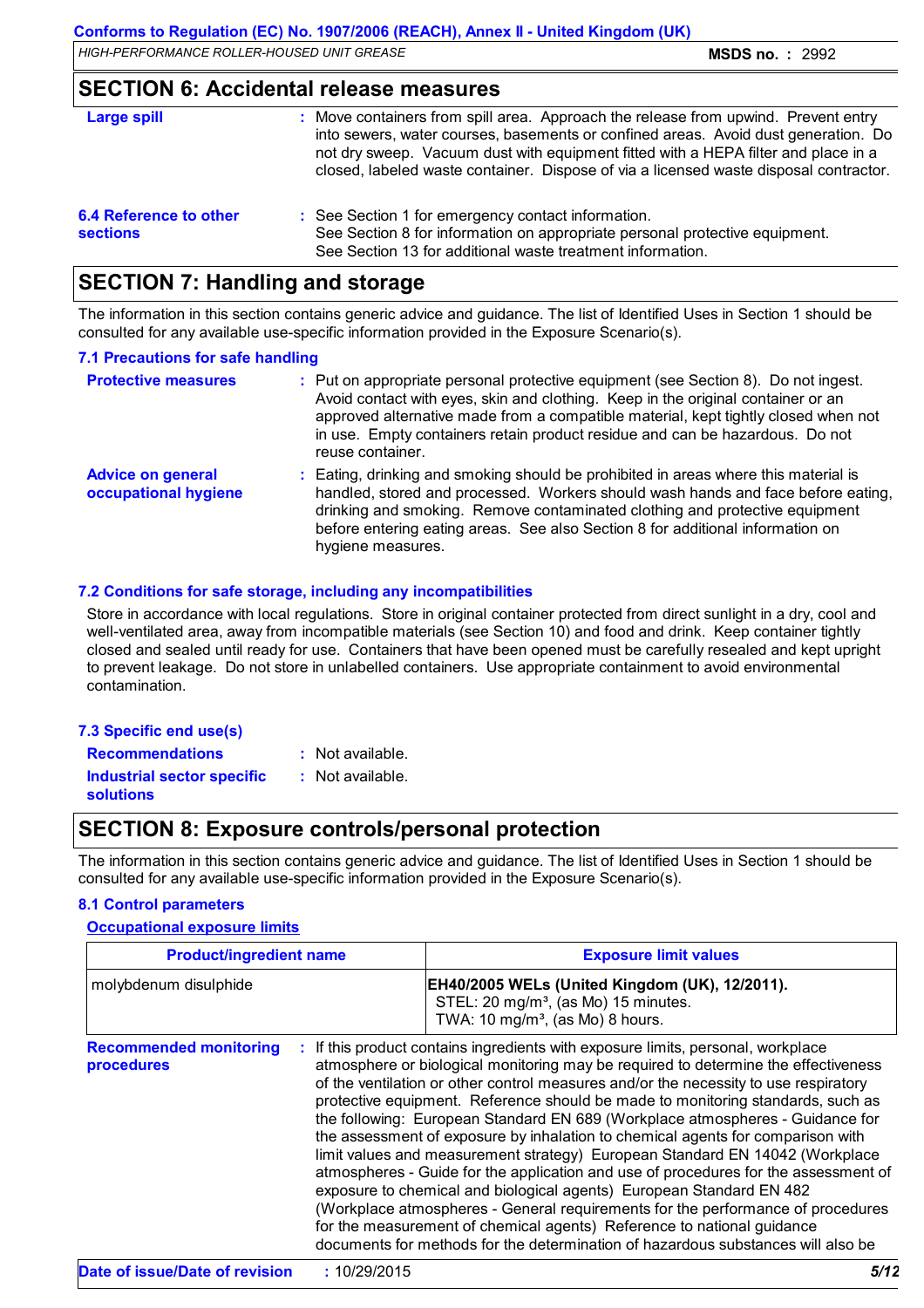# **SECTION 8: Exposure controls/personal protection**

required.

### **DNELs/DMELs**

No DNELs/DMELs available.

**PNECs**

No PNECs available

| <b>8.2 Exposure controls</b>               |                                                                                                                                                                                                                                                                                                                                                                                                                                                                                                                                                                                                                        |
|--------------------------------------------|------------------------------------------------------------------------------------------------------------------------------------------------------------------------------------------------------------------------------------------------------------------------------------------------------------------------------------------------------------------------------------------------------------------------------------------------------------------------------------------------------------------------------------------------------------------------------------------------------------------------|
| <b>Appropriate engineering</b><br>controls | : Good general ventilation should be sufficient to control worker exposure to airborne<br>contaminants.                                                                                                                                                                                                                                                                                                                                                                                                                                                                                                                |
| <b>Individual protection measures</b>      |                                                                                                                                                                                                                                                                                                                                                                                                                                                                                                                                                                                                                        |
| <b>Hygiene measures</b>                    | : Wash hands, forearms and face thoroughly after handling chemical products, before<br>eating, smoking and using the lavatory and at the end of the working period.<br>Appropriate techniques should be used to remove potentially contaminated clothing.<br>Wash contaminated clothing before reusing. Ensure that eyewash stations and<br>safety showers are close to the workstation location.                                                                                                                                                                                                                      |
| <b>Eye/face protection</b>                 | Safety eyewear complying with an approved standard should be used when a risk<br>÷.<br>assessment indicates this is necessary to avoid exposure to liquid splashes, mists,<br>gases or dusts. If contact is possible, the following protection should be worn,<br>unless the assessment indicates a higher degree of protection: chemical splash<br>goggles.                                                                                                                                                                                                                                                           |
| <b>Skin protection</b>                     |                                                                                                                                                                                                                                                                                                                                                                                                                                                                                                                                                                                                                        |
| <b>Hand protection</b>                     | : Chemical-resistant, impervious gloves complying with an approved standard should<br>be worn at all times when handling chemical products if a risk assessment indicates<br>this is necessary. Considering the parameters specified by the glove manufacturer,<br>check during use that the gloves are still retaining their protective properties. It<br>should be noted that the time to breakthrough for any glove material may be<br>different for different glove manufacturers. In the case of mixtures, consisting of<br>several substances, the protection time of the gloves cannot be accurately estimated. |
| <b>Body protection</b>                     | : Personal protective equipment for the body should be selected based on the task<br>being performed and the risks involved and should be approved by a specialist<br>before handling this product.                                                                                                                                                                                                                                                                                                                                                                                                                    |
| <b>Other skin protection</b>               | Appropriate footwear and any additional skin protection measures should be<br>selected based on the task being performed and the risks involved and should be<br>approved by a specialist before handling this product.                                                                                                                                                                                                                                                                                                                                                                                                |
| <b>Respiratory protection</b>              | : Use a properly fitted, particulate filter respirator complying with an approved<br>standard if a risk assessment indicates this is necessary. Respirator selection must<br>be based on known or anticipated exposure levels, the hazards of the product and<br>the safe working limits of the selected respirator.                                                                                                                                                                                                                                                                                                   |
| <b>Environmental exposure</b><br>controls  | Emissions from ventilation or work process equipment should be checked to ensure<br>÷<br>they comply with the requirements of environmental protection legislation. In some<br>cases, fume scrubbers, filters or engineering modifications to the process equipment<br>will be necessary to reduce emissions to acceptable levels.                                                                                                                                                                                                                                                                                     |

# **SECTION 9: Physical and chemical properties**

| Date of issue/Date of revision                                                    | : 10/29/2015       | 6/12 |
|-----------------------------------------------------------------------------------|--------------------|------|
| <b>Evaporation rate</b>                                                           | $:$ Not available. |      |
| <b>Flash point</b>                                                                | $:$ Not available. |      |
| <b>Melting point/freezing point</b><br>Initial boiling point and boiling<br>range | $:$ Not available. |      |
|                                                                                   | $:$ Not available. |      |
| pH                                                                                | : Not applicable.  |      |
| <b>Odour</b>                                                                      | $:$ Not available. |      |
| <b>Colour</b>                                                                     | $:$ Grey.          |      |
| <b>Physical state</b>                                                             | : Solid. [grease]  |      |
| <b>Appearance</b>                                                                 |                    |      |
| 9.1 Information on basic physical and chemical properties                         |                    |      |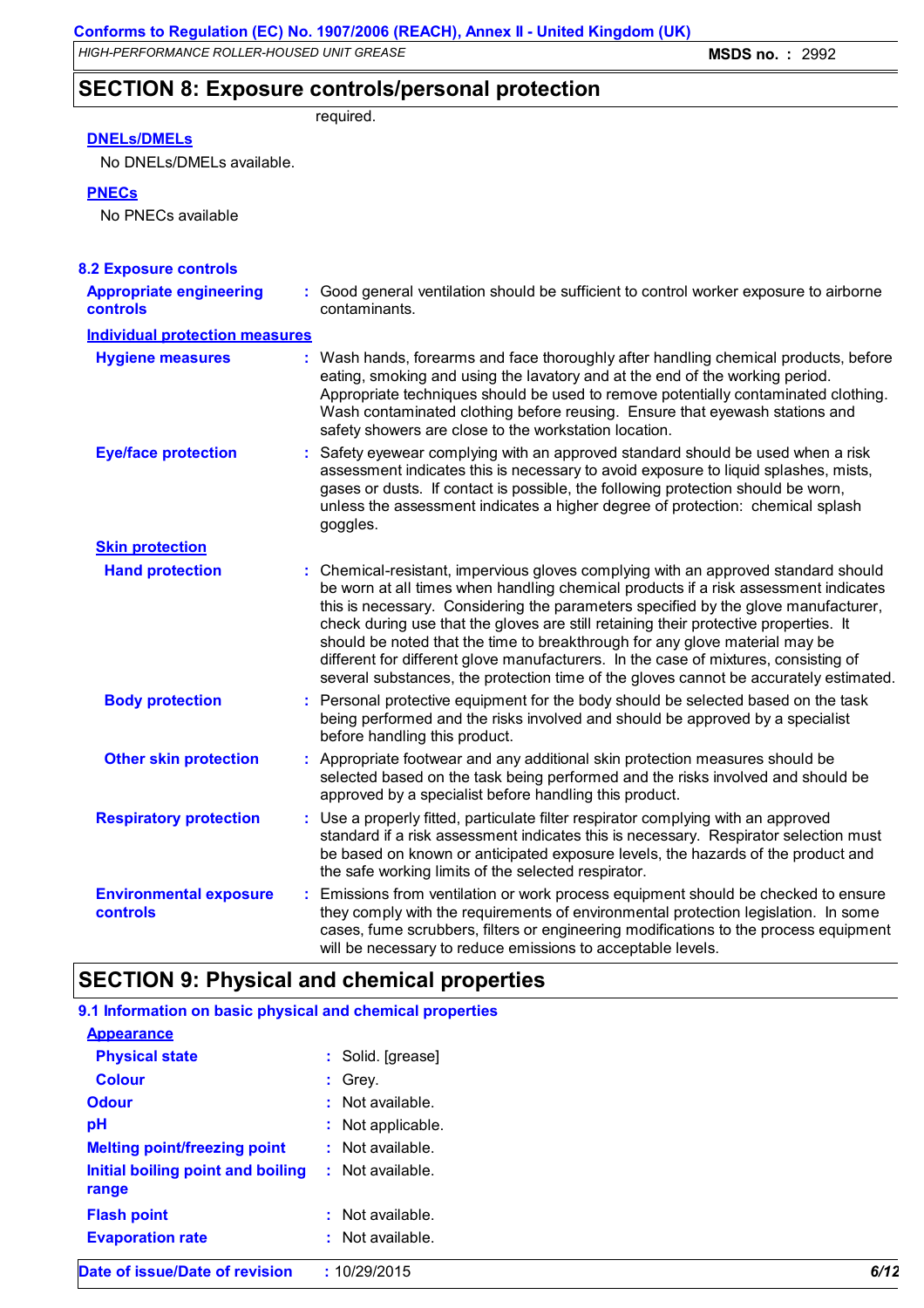# **SECTION 9: Physical and chemical properties**

| <b>Flammability (solid, gas)</b>                       | : Flammable in the presence of the following materials or conditions: open flames,<br>sparks and static discharge and heat. |
|--------------------------------------------------------|-----------------------------------------------------------------------------------------------------------------------------|
| <b>Upper/lower flammability or</b><br>explosive limits | : Not available.                                                                                                            |
| <b>Vapour pressure</b>                                 | $:$ Not available.                                                                                                          |
| <b>Vapour density</b>                                  | $:$ Not available.                                                                                                          |
| <b>Density</b>                                         | $: 0.9$ g/cm <sup>3</sup>                                                                                                   |
| <b>Solubility(ies)</b>                                 | : Insoluble in the following materials: cold water and hot water.                                                           |
| <b>Partition coefficient: n-octanol/</b><br>water      | $:$ Not available.                                                                                                          |
| <b>Auto-ignition temperature</b>                       | $:$ Not available.                                                                                                          |
| <b>Decomposition temperature</b>                       | $:$ Not available.                                                                                                          |
| <b>Viscosity</b>                                       | $:$ Not available.                                                                                                          |
| <b>Explosive properties</b>                            | $:$ Not available.                                                                                                          |
| <b>Oxidising properties</b>                            | : Not available.                                                                                                            |

### **9.2 Other information**

No additional information.

# **SECTION 10: Stability and reactivity**

| : No specific test data related to reactivity available for this product or its ingredients. |
|----------------------------------------------------------------------------------------------|
|                                                                                              |
| : Under normal conditions of storage and use, hazardous reactions will not occur.            |
|                                                                                              |
|                                                                                              |
| : Under normal conditions of storage and use, hazardous decomposition products               |
|                                                                                              |

# **SECTION 11: Toxicological information**

#### **11.1 Information on toxicological effects**

#### **Acute toxicity**

| <b>Product/ingredient name</b>                                  | <b>Result</b>            | <b>Species</b> | <b>Dose</b>             | <b>Exposure</b>          |
|-----------------------------------------------------------------|--------------------------|----------------|-------------------------|--------------------------|
| l azelaic acid<br>calcium bis<br>(dinonylnaphthalenesulphonate) | LD50 Oral<br>LD50 Dermal | Rat<br>Rabbit  | $>5$ g/kg<br>$>20$ g/kg | $\overline{\phantom{0}}$ |
|                                                                 | LD50 Oral                | Rat            | >5000 mg/kg             | $\overline{\phantom{0}}$ |

**Conclusion/Summary :** No known significant effects or critical hazards.

### **Acute toxicity estimates**

Not available.

#### **Irritation/Corrosion**

| <b>Product/ingredient name</b>                | <b>Result</b>            | <b>Species</b> | <b>Score</b> | <b>Exposure</b>                             | <b>Observation</b>       |
|-----------------------------------------------|--------------------------|----------------|--------------|---------------------------------------------|--------------------------|
| azelaic acid                                  | Eyes - Mild irritant     | Rabbit         |              | 3 milligrams                                | $\overline{\phantom{a}}$ |
|                                               | Skin - Mild irritant     | Rabbit         |              | $ 24$ hours 500 $ $ -<br><i>Imilligrams</i> |                          |
| calcium bis<br>(dinonylnaphthalenesulphonate) | Skin - Moderate irritant | Rabbit         |              | 0.5 Mililiters                              | $\overline{\phantom{a}}$ |

#### **Conclusion/Summary**

- **Skin :** Slightly irritating to the skin.
- **Eyes :** Slightly irritating to the eyes.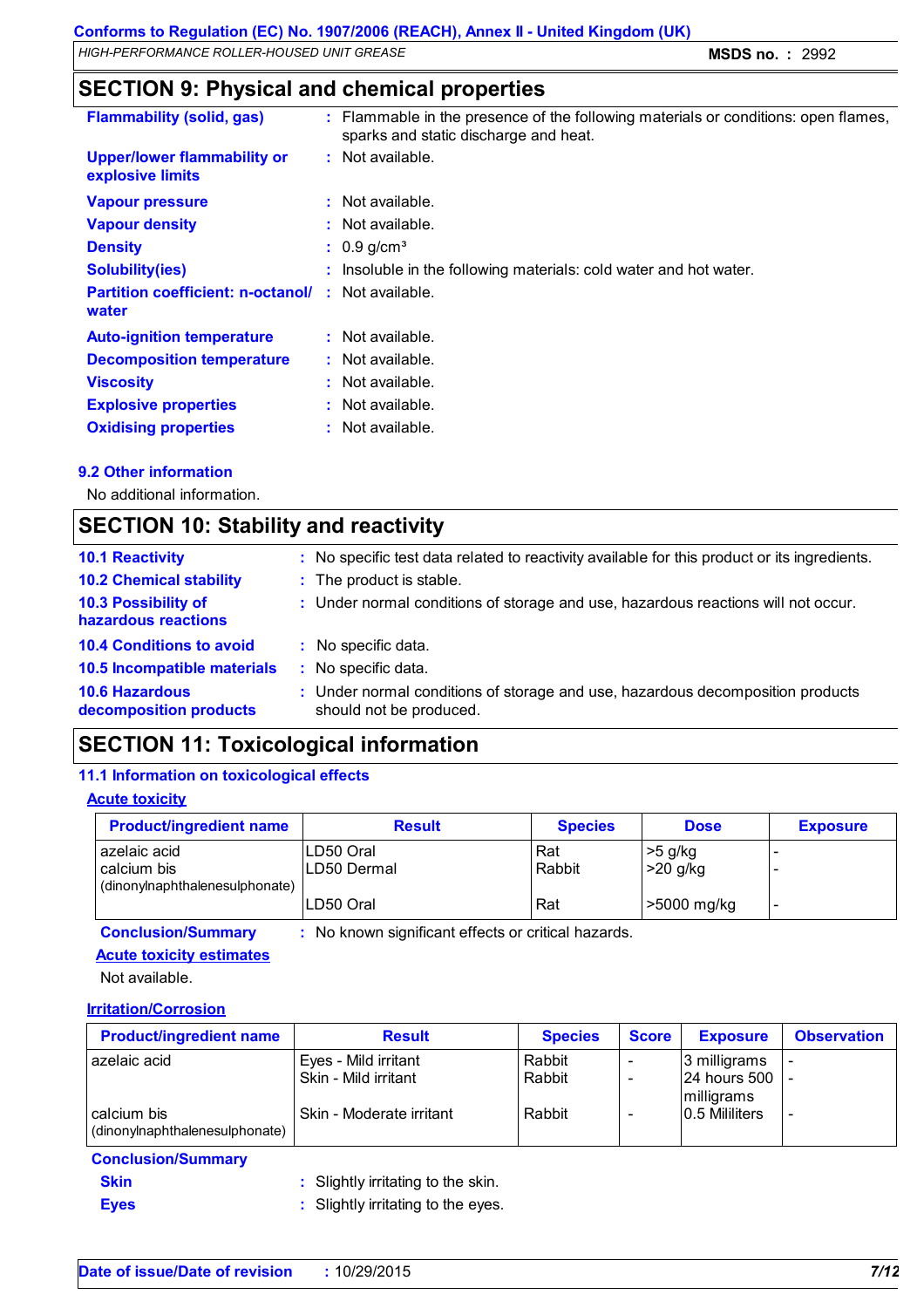# **SECTION 11: Toxicological information**

| <b>Respiratory</b>                                      | : Repeated or prolonged exposure to spray or mist may produce respiratory tract<br>irritation. Pre-existing respiratory disorders may be aggravated by over-exposure to<br>this product. |
|---------------------------------------------------------|------------------------------------------------------------------------------------------------------------------------------------------------------------------------------------------|
| <b>Sensitisation</b>                                    |                                                                                                                                                                                          |
| <b>Conclusion/Summary</b>                               |                                                                                                                                                                                          |
| <b>Skin</b>                                             | : No specific information is available regarding the skin sensitising properties of this<br>product. Sensitisation not suspected for humans.                                             |
| <b>Respiratory</b>                                      | : Sensitisation not suspected for humans.                                                                                                                                                |
| <b>Mutagenicity</b>                                     |                                                                                                                                                                                          |
| <b>Conclusion/Summary</b>                               | : There are no data available on the mixture itself. Mutagenicity not suspected for<br>humans.                                                                                           |
| <b>Carcinogenicity</b>                                  |                                                                                                                                                                                          |
| <b>Conclusion/Summary</b>                               | : There are no data available on the mixture itself. Carcinogenicity not suspected for<br>humans.                                                                                        |
| <b>Reproductive toxicity</b>                            |                                                                                                                                                                                          |
| <b>Conclusion/Summary</b>                               | : There are no data available on the mixture itself. Not considered to be dangerous to<br>humans, according to our database.                                                             |
| <b>Teratogenicity</b>                                   |                                                                                                                                                                                          |
| <b>Conclusion/Summary</b>                               | : There are no data available on the mixture itself. Teratogenicity not suspected for<br>humans.                                                                                         |
| <b>Specific target organ toxicity (single exposure)</b> |                                                                                                                                                                                          |
| Not available.                                          |                                                                                                                                                                                          |
|                                                         | <b>Specific target organ toxicity (repeated exposure)</b>                                                                                                                                |
| Not available.                                          |                                                                                                                                                                                          |

### **Aspiration hazard**

| <b>Product/ingredient name</b>                                               | <b>Result</b>                         |
|------------------------------------------------------------------------------|---------------------------------------|
| Dec-1-ene, homopolymer, hydrogenated Dec-1-ene, oligomers,<br>  hydrogenated | <b>ASPIRATION HAZARD - Category 1</b> |

| <b>Information on the likely</b> | : Routes of entry anticipated: Oral, Dermal, Inhalation. |
|----------------------------------|----------------------------------------------------------|
|                                  |                                                          |

| routes of exposure                    |                                                                                            |      |
|---------------------------------------|--------------------------------------------------------------------------------------------|------|
| <b>Potential acute health effects</b> |                                                                                            |      |
| <b>Eye contact</b>                    | : Causes serious eye irritation.                                                           |      |
| <b>Inhalation</b>                     | : No known significant effects or critical hazards.                                        |      |
| <b>Skin contact</b>                   | : No known significant effects or critical hazards.                                        |      |
| <b>Ingestion</b>                      | : No known significant effects or critical hazards.                                        |      |
|                                       | Symptoms related to the physical, chemical and toxicological characteristics               |      |
| <b>Eye contact</b>                    | : Adverse symptoms may include the following:<br>pain or irritation<br>watering<br>redness |      |
| <b>Inhalation</b>                     | : No specific data.                                                                        |      |
| <b>Skin contact</b>                   | : No specific data.                                                                        |      |
| <b>Ingestion</b>                      | : No specific data.                                                                        |      |
|                                       | Delayed and immediate effects and also chronic effects from short and long term exposure   |      |
| <b>Short term exposure</b>            |                                                                                            |      |
| <b>Potential immediate</b><br>effects | : Not available.                                                                           |      |
| <b>Potential delayed effects</b>      | : Not available.                                                                           |      |
| <b>Long term exposure</b>             |                                                                                            |      |
| <b>Potential immediate</b><br>effects | : Not available.                                                                           |      |
| Date of issue/Date of revision        | : 10/29/2015                                                                               | 8/12 |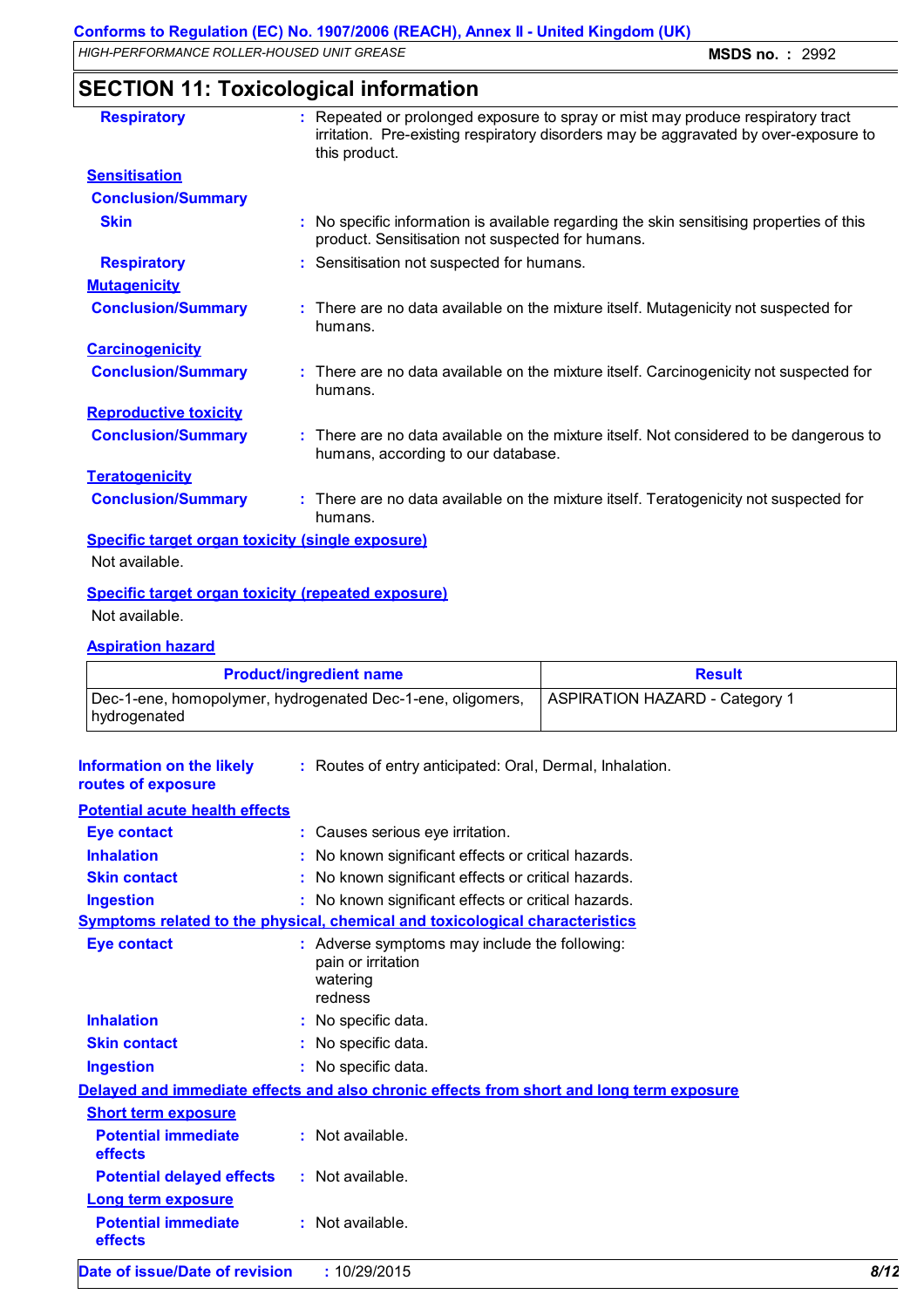# **SECTION 11: Toxicological information**

| <b>Potential delayed effects : Not available.</b> |                                                     |
|---------------------------------------------------|-----------------------------------------------------|
| <b>Potential chronic health effects</b>           |                                                     |
| <b>Conclusion/Summary</b>                         | : No known significant effects or critical hazards. |
| <b>General</b>                                    | : No known significant effects or critical hazards. |
| <b>Carcinogenicity</b>                            | : No known significant effects or critical hazards. |
| <b>Mutagenicity</b>                               | : No known significant effects or critical hazards. |
| <b>Teratogenicity</b>                             | : No known significant effects or critical hazards. |
| <b>Developmental effects</b>                      | : No known significant effects or critical hazards. |
| <b>Fertility effects</b>                          | : No known significant effects or critical hazards. |
| <b>Other information</b>                          | $:$ Not available.                                  |

# **SECTION 12: Ecological information**

#### **12.1 Toxicity**

**Conclusion/Summary :** There are no data available on the mixture itself.

### **12.2 Persistence and degradability**

**Conclusion/Summary :** This product has not been tested for biodegradation. Not expected to be rapidly degradable. This product is not expected to bioaccumulate through food chains in the environment.

### **12.3 Bioaccumulative potential**

| <b>Product/ingredient name</b>                                                | $LoaPow$ | <b>BCF</b> | <b>Potential</b> |
|-------------------------------------------------------------------------------|----------|------------|------------------|
| Dec-1-ene, homopolymer,<br>hydrogenated Dec-1-ene,<br>oligomers, hydrogenated | >6.5     |            | high             |
| azelaic acid                                                                  | . .57    | 238 to 288 | l low            |

| <b>12.4 Mobility in soil</b>                            |                   |
|---------------------------------------------------------|-------------------|
| <b>Soil/water partition</b><br><b>coefficient (Koc)</b> | : Not available.  |
| <b>Mobility</b>                                         | : Not available.  |
| 12.5 Results of PBT and vPvB assessment                 |                   |
| <b>PBT</b>                                              | : Not applicable. |
| <b>vPvB</b>                                             | : Not applicable. |
|                                                         |                   |

**12.6 Other adverse effects** : No known significant effects or critical hazards.

# **SECTION 13: Disposal considerations**

The information in this section contains generic advice and guidance. The list of Identified Uses in Section 1 should be consulted for any available use-specific information provided in the Exposure Scenario(s).

### **13.1 Waste treatment methods**

| <b>Product</b>                 |  |                                                                                                                                                                                                                                                                                                                                                                                                                                                                                                                                                     |      |
|--------------------------------|--|-----------------------------------------------------------------------------------------------------------------------------------------------------------------------------------------------------------------------------------------------------------------------------------------------------------------------------------------------------------------------------------------------------------------------------------------------------------------------------------------------------------------------------------------------------|------|
| <b>Methods of disposal</b>     |  | : The generation of waste should be avoided or minimised wherever possible.<br>Disposal of this product, solutions and any by-products should at all times comply<br>with the requirements of environmental protection and waste disposal legislation and<br>any regional local authority requirements. Dispose of surplus and non-recyclable<br>products via a licensed waste disposal contractor. Waste should not be disposed of<br>untreated to the sewer unless fully compliant with the requirements of all authorities<br>with jurisdiction. |      |
| <b>Hazardous waste</b>         |  | : The classification of the product may meet the criteria for a hazardous waste.                                                                                                                                                                                                                                                                                                                                                                                                                                                                    |      |
| <b>Packaging</b>               |  |                                                                                                                                                                                                                                                                                                                                                                                                                                                                                                                                                     |      |
| <b>Methods of disposal</b>     |  | : The generation of waste should be avoided or minimised wherever possible. Waste<br>packaging should be recycled. Incineration or landfill should only be considered<br>when recycling is not feasible.                                                                                                                                                                                                                                                                                                                                            |      |
| Date of issue/Date of revision |  | : 10/29/2015                                                                                                                                                                                                                                                                                                                                                                                                                                                                                                                                        | 9/12 |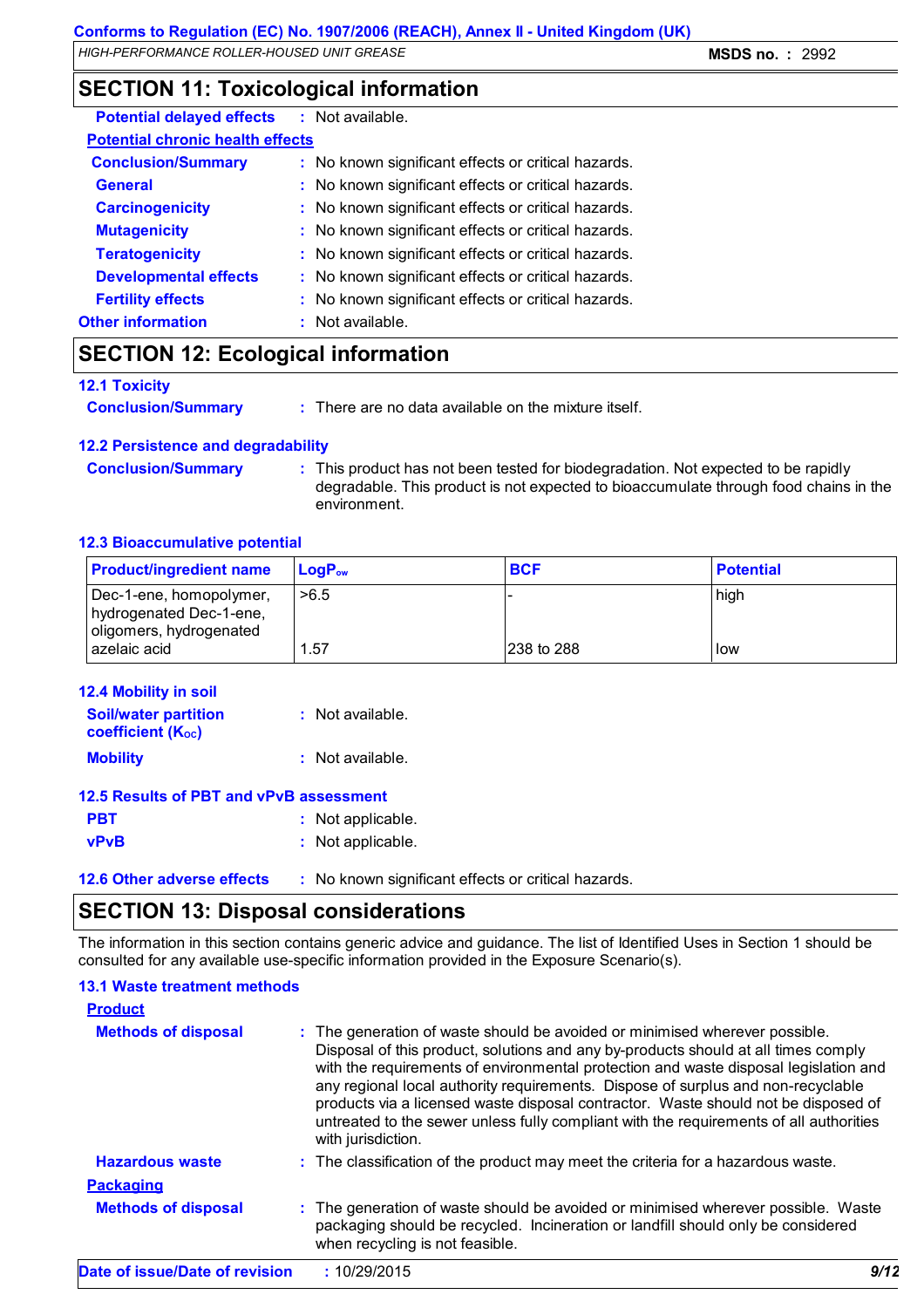### **SECTION 13: Disposal considerations**

**Special precautions :** This material and its container must be disposed of in a safe way. Care should be taken when handling emptied containers that have not been cleaned or rinsed out. Empty containers or liners may retain some product residues. Avoid dispersal of spilt material and runoff and contact with soil, waterways, drains and sewers.

# **SECTION 14: Transport information**

|                                           | <b>ADR/RID</b>           | <b>ADN</b>     | <b>IMDG</b>    | <b>IATA</b>    |
|-------------------------------------------|--------------------------|----------------|----------------|----------------|
| 14.1 UN number                            | Not regulated.           | Not regulated. | Not regulated. | Not regulated. |
| 14.2 UN proper<br>shipping name           | $\overline{\phantom{a}}$ |                |                |                |
| <b>14.3 Transport</b><br>hazard class(es) | $\overline{\phantom{a}}$ |                |                |                |
| 14.4 Packing group  -                     |                          |                |                | -              |
| 14.5<br><b>Environmental</b><br>hazards   | No.                      | No.            | No.            | No.            |
| <b>Additional</b><br>information          | -                        |                |                |                |

**14.6 Special precautions for user**

**Transport within user's premises:** always transport in closed containers that are **:** upright and secure. Ensure that persons transporting the product know what to do in the event of an accident or spillage.

**14.7 Transport in bulk according to Annex II of MARPOL 73/78 and the IBC Code**

# **SECTION 15: Regulatory information**

**15.1 Safety, health and environmental regulations/legislation specific for the substance or mixture EU Regulation (EC) No. 1907/2006 (REACH)**

**Annex XIV - List of substances subject to authorisation**

### **Substances of very high concern**

None of the components are listed.

| None of the components are listed.                                                                                                                              |                                          |
|-----------------------------------------------------------------------------------------------------------------------------------------------------------------|------------------------------------------|
| <b>Annex XVII - Restrictions</b><br>on the manufacture,<br>placing on the market and<br>use of certain dangerous<br>substances, mixtures and<br><b>articles</b> | : Not applicable.                        |
| <b>Other EU regulations</b>                                                                                                                                     |                                          |
| <b>Europe inventory</b><br><b>EINECS/ELINCS</b>                                                                                                                 | : All components are listed or exempted. |
| <b>Black List Chemicals</b><br>(76/464/EEC)                                                                                                                     | : Not listed                             |
|                                                                                                                                                                 |                                          |

**prevention and control** 

**list (IPPC) - Air**

**:** Not available.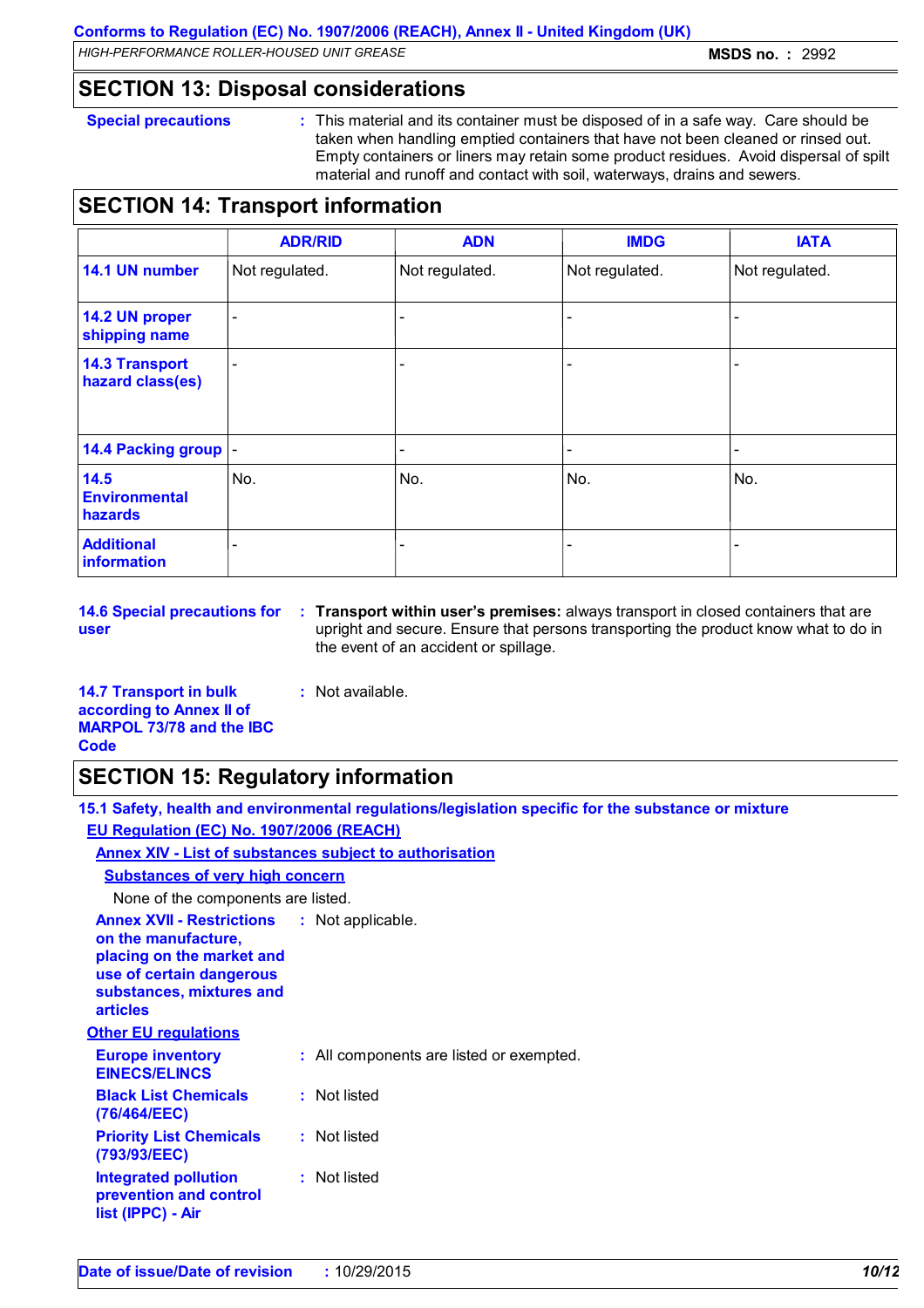**SECTION 15: Regulatory information**

**Integrated pollution prevention and control list (IPPC) - Water :** Not listed

### **Seveso Directive**

This product is not controlled under the Seveso Directive.

#### **International regulations**

| <b>International lists</b>                                                         | Europe inventory EINECS/ELINCS: All components are listed or exempted.<br>Australia inventory (AICS): All components are listed or exempted.<br>China inventory (IECSC): All components are listed or exempted.<br>Japan inventory: All components are listed or exempted.<br>Korea inventory: All components are listed or exempted.<br>Malaysia Inventory (EHS Register): Not determined.<br>New Zealand Inventory of Chemicals (NZIoC): All components are listed or<br>exempted.<br>Philippines inventory (PICCS): All components are listed or exempted.<br>Taiwan inventory (CSNN): All components are listed or exempted.<br>United States inventory (TSCA 8b): All components are listed or exempted.<br>Canada inventory: All components are listed or exempted. |  |
|------------------------------------------------------------------------------------|---------------------------------------------------------------------------------------------------------------------------------------------------------------------------------------------------------------------------------------------------------------------------------------------------------------------------------------------------------------------------------------------------------------------------------------------------------------------------------------------------------------------------------------------------------------------------------------------------------------------------------------------------------------------------------------------------------------------------------------------------------------------------|--|
| <b>Chemical Weapons</b><br><b>Convention List Schedule I</b><br><b>Chemicals</b>   | : Not listed                                                                                                                                                                                                                                                                                                                                                                                                                                                                                                                                                                                                                                                                                                                                                              |  |
| <b>Chemical Weapons</b><br><b>Convention List Schedule II</b><br><b>Chemicals</b>  | : Not listed                                                                                                                                                                                                                                                                                                                                                                                                                                                                                                                                                                                                                                                                                                                                                              |  |
| <b>Chemical Weapons</b><br><b>Convention List Schedule</b><br><b>III Chemicals</b> | : Not listed                                                                                                                                                                                                                                                                                                                                                                                                                                                                                                                                                                                                                                                                                                                                                              |  |

**15.2 Chemical Safety Assessment** This product contains substances for which Chemical Safety Assessments are still **:** required.

### **SECTION 16: Other information**

| <b>Abbreviations and acronyms : ATE = Acute Toxicity Estimate</b>                                                                                                                                                                                                                                                                                                                                             | $\nabla$ Indicates information that has changed from previously issued version. |
|---------------------------------------------------------------------------------------------------------------------------------------------------------------------------------------------------------------------------------------------------------------------------------------------------------------------------------------------------------------------------------------------------------------|---------------------------------------------------------------------------------|
| CLP = Classification, Labelling and Packaging Regulation [Regulation (EC) No.<br>1272/2008]<br>DMEL = Derived Minimal Effect Level<br>DNEL = Derived No Effect Level<br>EUH statement = CLP-specific Hazard statement<br>PBT = Persistent, Bioaccumulative and Toxic<br>PNEC = Predicted No Effect Concentration<br><b>RRN = REACH Registration Number</b><br>vPvB = Very Persistent and Very Bioaccumulative |                                                                                 |

### **Procedure used to derive the classification according to Regulation (EC) No. 1272/2008 [CLP/GHS]**

| <b>Classification</b>                                  |                                                                                                                                           | <b>Justification</b>                                                                                                                                                                                                                                                                               |
|--------------------------------------------------------|-------------------------------------------------------------------------------------------------------------------------------------------|----------------------------------------------------------------------------------------------------------------------------------------------------------------------------------------------------------------------------------------------------------------------------------------------------|
| Eye Irrit. 2, H319                                     |                                                                                                                                           | Calculation method                                                                                                                                                                                                                                                                                 |
| <b>Full text of abbreviated H</b><br><b>statements</b> | : H304<br>H315<br>Causes skin irritation.<br>H317<br>Causes serious eye damage.<br>H318<br>Causes serious eye irritation.<br>H319<br>H411 | May be fatal if swallowed and enters airways.<br>May cause an allergic skin reaction.<br>Toxic to aquatic life with long lasting effects.                                                                                                                                                          |
| <b>Full text of classifications</b><br>[CLP/GHS]       | Asp. Tox. 1, H304<br>Eye Dam. 1, H318<br>Eye Irrit. 2, H319<br>Skin Irrit. 2, H315<br><b>Skin Sens. 1, H317</b>                           | : Aquatic Chronic 2, H411 LONG-TERM AQUATIC HAZARD - Category 2<br><b>ASPIRATION HAZARD - Category 1</b><br>SERIOUS EYE DAMAGE/ EYE IRRITATION - Category 1<br>SERIOUS EYE DAMAGE/ EYE IRRITATION - Category 2<br>SKIN CORROSION/IRRITATION - Category 2<br><b>SKIN SENSITIZATION - Category 1</b> |
| Date of issue/Date of revision                         | : 10/29/2015                                                                                                                              | 11/12                                                                                                                                                                                                                                                                                              |